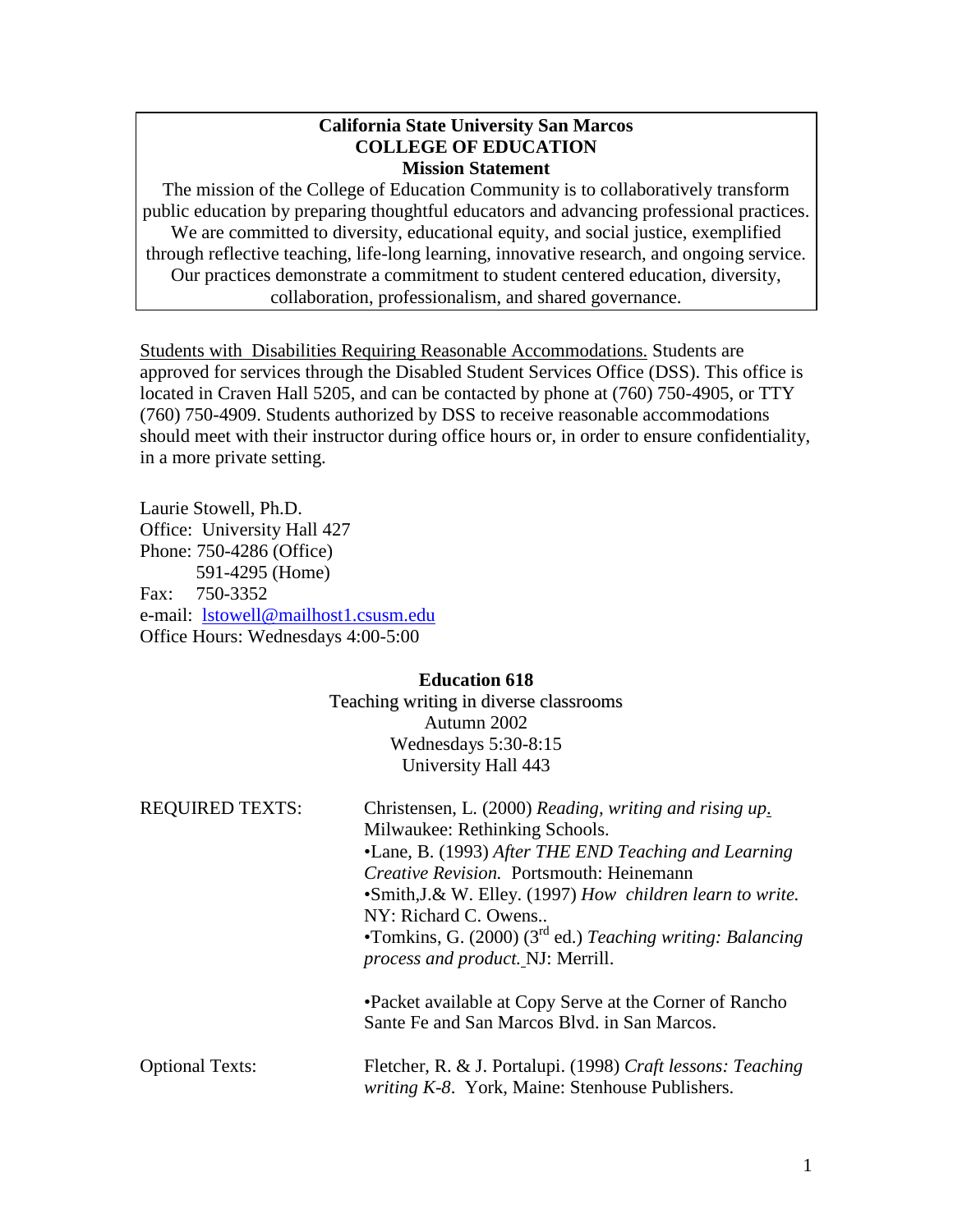\_\_\_\_\_\_\_\_\_\_\_\_\_\_\_(2001) *Nonfiction Craft lessons: Teaching informational writing K-3* Maine: Stenhouse.

## **OVERVIEW:**

This course is an advanced study of writing. We will explore a wide range of topics including current theory, research and practice in writing, writing development, teaching different written forms, writing and the second language learner, the relationship between reading and writing, the conventions of writing, including spelling and assessment of writing. Because it is difficult to teach writing unless teachers are themselves writers, a good part of the course is devoted to exploring individual teachers' writing and writing process. Emphasis will be on reading and discussing current theory and research and developing appropriate writing instruction and curriculum.

## **OBJECTIVES:**

- 1. To acquaint students with current theory, research and practice in the teaching of writing in culturally and linguistically diverse  $K - 12$  classrooms.
- 2. To provide students with opportunities to increase their experiences as competent, confident writers and teachers of writing.
- **3.** To gain an understanding of how people learn to write in their first and second language
- **4.** To understand the relationship between reading and writing.
- 5. To become familiar with classroom diagnostic techniques and evaluation procedures for writing and as well as developing criteria for good writing.
- 6. To become sensitive observers of children's' writing and analyze children's writing behavior as a basis for making instructional decisions.
- 7. To develop the ability to select appropriate instructional strategies to meet the individual needs of students.
- 8. To understand how to support children's writing in different domains as outlined in the California English Reading/Language Arts standards.
- 9. To develop instructional strategies which enables students to become more competent users of the conventions of language (mechanics, grammar, usage and spelling) within the context of writing.
- 10. To provide the foundation for students to design a curriculum in which writing is used to communicate ideas, enhance thinking, develop understandings and provide enjoyment.
- 11. To develop an appreciation for the need and value of integrating writing into all areas of the curriculum
- 12. To develop a respect for each student, his/her abilities and background and the student's right to instruction that meets his or her individual needs.

# **REQUIREMENTS:**

\***PARTICIPATION**: **Attend class regularly, arrive on time**, bring assigned books to class, complete assignments and display an understanding of material read through class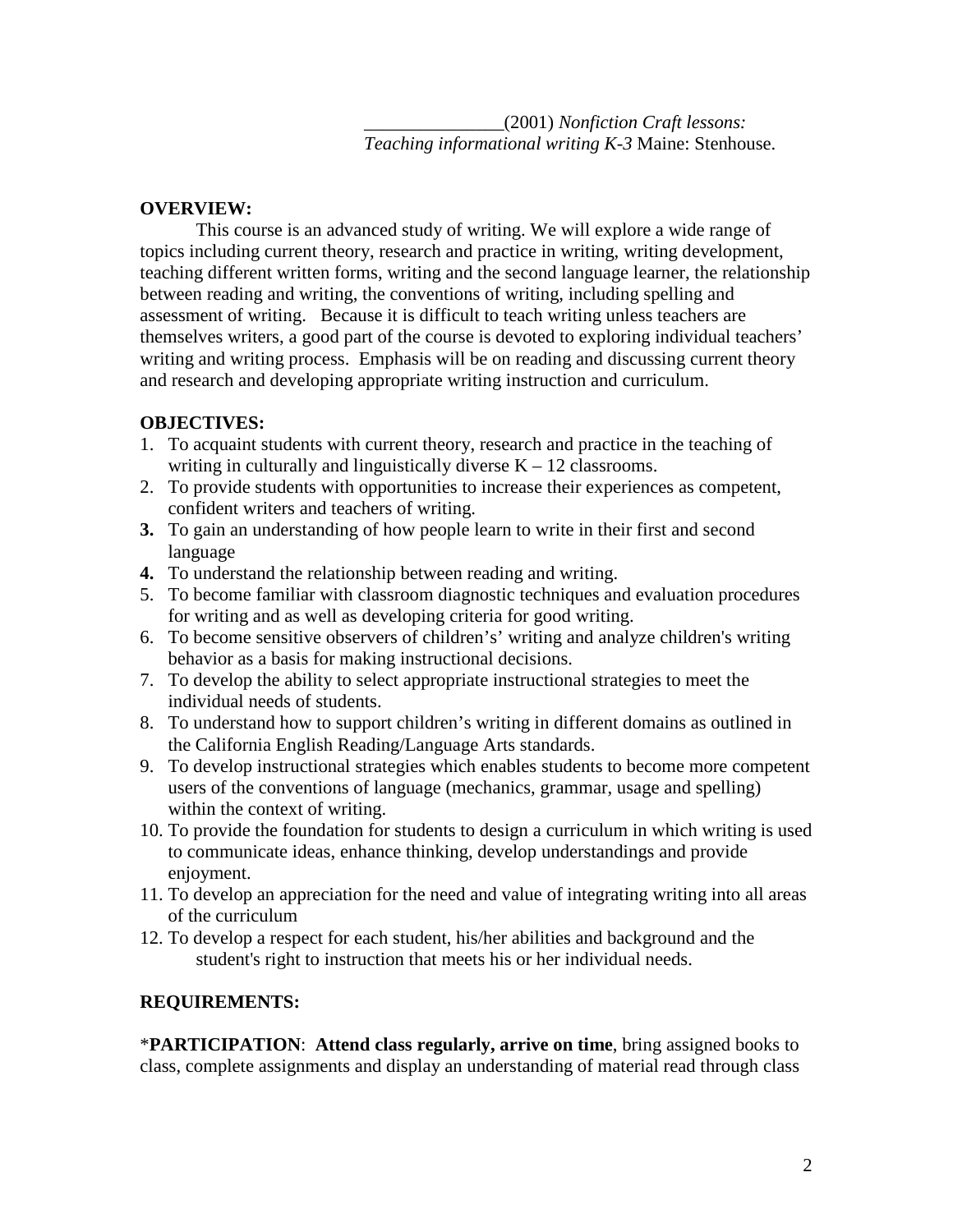discussions. You are also expected to speak up and out in class, to question not only when you do not understand, but also when you disagree.

**\*COMMENT CARDS (25 PTS.)**: It is expected that everyone will do all the readings and will come to class prepared to discuss them. To come prepared, write at least 3 comments, reactions, or questions from the readings for that session on note cards or paper (the form doesn't matter). **Do not summarize**. Try to comment on more than one article. We will use these as the basis of our discussion at the beginning of each class. I will collect them at the beginning of each session and they should show that you have done the reading. If there are more than three articles to read besides the textbooks, you may choose which three to read and comment. You have one free pass.

**\*WRITING STRATEGY LESSON (10 pts.):** Each of you individually will present one lesson (no longer than 15 minutes please) on a writing strategy**.** Write a lesson plan and bring enough copies for the class on the day you demonstrate your lesson. These can be lessons you would teach individually, in a small group or a whole class. Make your lesson active, interesting, fun and meaningful. You can "teach" it to us as if we are your class or just talk us through it. Feel free to use the required literature for this class. You need to bring all materials the students would use. For example, if you are teaching a word choice strategy and we need to read a passage or article to find words which need to be replaced, please provide a copy of what we are to read. Be sure to ask yourself how this lesson is related to real writing. If you can't answer that, you may want to rethink your choice for a lesson. See Tompkins pgs. 75-82 for a discussion of strategies and skills as well as some examples. **DUE: Sign up**

**\*WRITER'S NOTEBOOK (65 PTS):** Throughout the course we will be engaging in writing. During writer's workshop and on your own, you will have an opportunity to do many exploratory drafts. From these, you will select some pieces of work to develop further. Working drafts will be brought to class for conferencing, revision and editing. You will need to keep everything in a notebook and complete at least three pieces of writing. You will choose one of these to be included in a class publication. The pieces should be different genre and represent a selection of:

Description Essay Informative Report **Persuasion** Biography Autobiography/Memoir

Narrative Compare/Contrast Poetry Problem/Solution

## **Your notebook should contain the following items:**

- 1. A minimum of 20 dated entries: lists, thoughts, feelings, reflections, exploratory drafts, ideas for future writing, observations, quotes, found poetry, interviews, pictures, notes from readings, reminders, interesting words and phrases, whatever strikes your fancy (25 PTS.).
- 2. Showcase pieces (10 PTS.): Three final, edited pieces (with all revisions and earlier drafts also in the notebook). **Identify one of these as your submission for the class**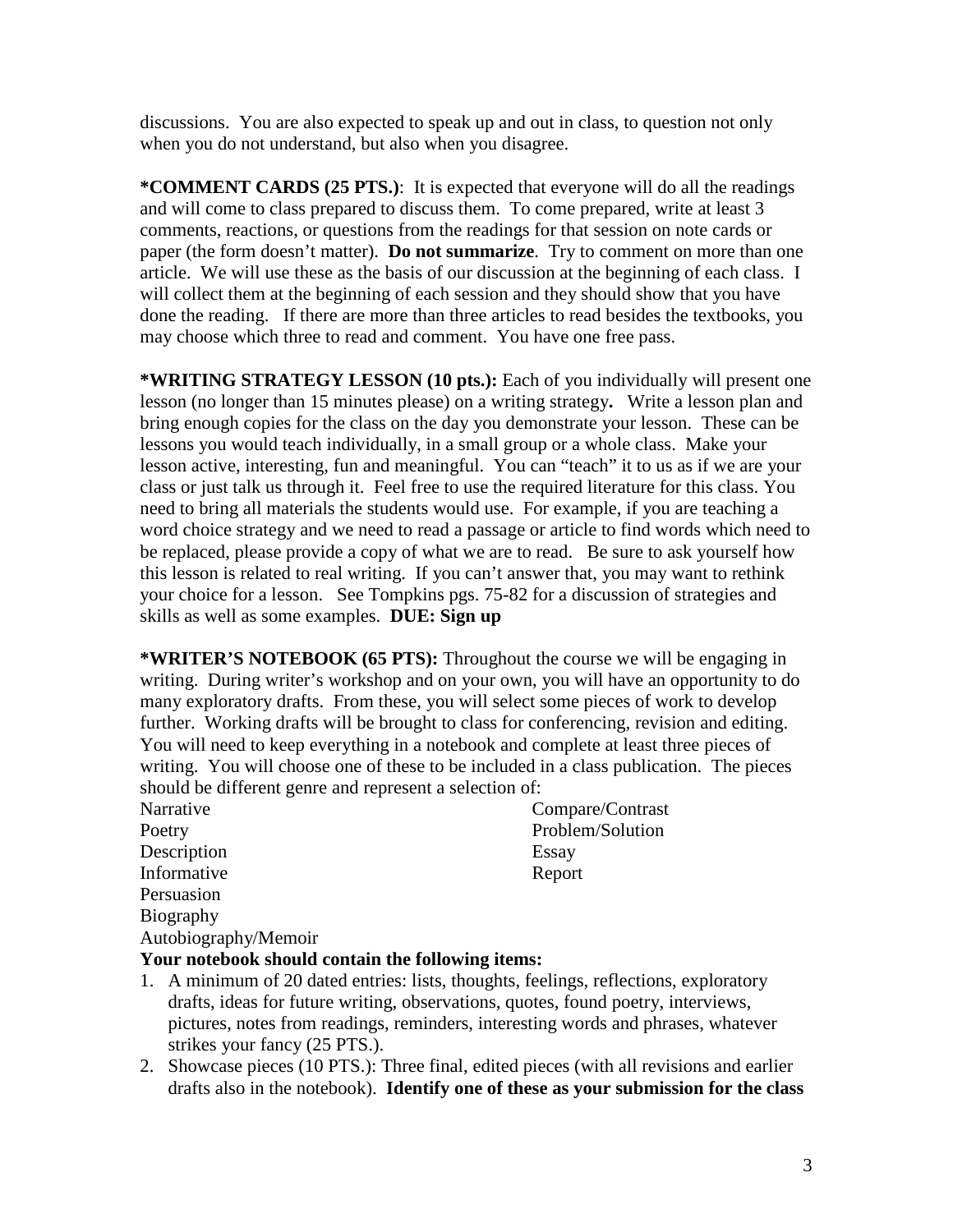**publication by attaching a post-it with the word "PUBLICATION" on it.** You will not be "graded" on the pieces of writing, only the reflection of your process.

3. Reflections on final pieces (20 PTS.): Answer the following questions and label in your notebook. Be as specific as possible and cite answers to support your answers when possible:

How did you get started?

What was it like writing the first draft?

What was difficult for you? What problems did you encounter? How did you solve them?

What was easy?

What kinds of decisions did you have to make in the writing?

What kind of revisions did you make? How did the revisions help to improve your piece?

Did you consider an audience when you were writing? Who was your audience? What goals do you have for yourself as a writer and a teacher of writing? **Especially respond to:** What did you learn about fostering children's writing through this experience?

4. Course reflection (10 PTS.): a one page paper reflecting on your understanding of the teaching of writing at the beginning of the course and at the end of the course.

(See pages from Don Murray and Lucy Calkins about Notebooks or Daybooks) **DUE: December 11**

**\*TAKE A ROLL OF FILM AND WRITE ABOUT IT (5 pts.)** Put a fresh roll of film in your camera (any camera, no matter how simple or fancy, will do). Go outside and, in fifteen minutes, shoot the entire roll of one inanimate object, making each shot different by varying the angle and distance. If you've got more time, try shooting your object in different light conditions throughout the day. Choose an object that is familiar to you: your house or apartment building, the tree outside your bedroom window, the statue in the park, your car. Don't worry if you don't know much about photography.

After you've finished, freewrite for five minutes about the experience of taking the pictures. What was difficult about it? What was easy? Drop the film off to be processed. We'll talk about the results on **Bring developed photos to class October 9. Reflection due October 16**

**\*Literature and Writing (15 PTS.):** Choose at least ten (10) writing standards, subcategories of standards or goals from the Reading/Language Arts Framework and find ten or more pieces of literature which would serve as a good model for that writing goal. (Primary teachers may want to choose fewer standards and find more literature). There should be a clear connection between the standard or goal and the piece of literature. The paper you turn in will have the standard listed and an annotation of the piece literature. **DUE October 23**:

# **\*CHOICE PROJECT (choose one) (30 PTS.) DUE December 4:**

\***Work place literacy**: Examine the manner in which literacy (reading and writing) is used in a particular occupation. Interview two -three individuals that work in the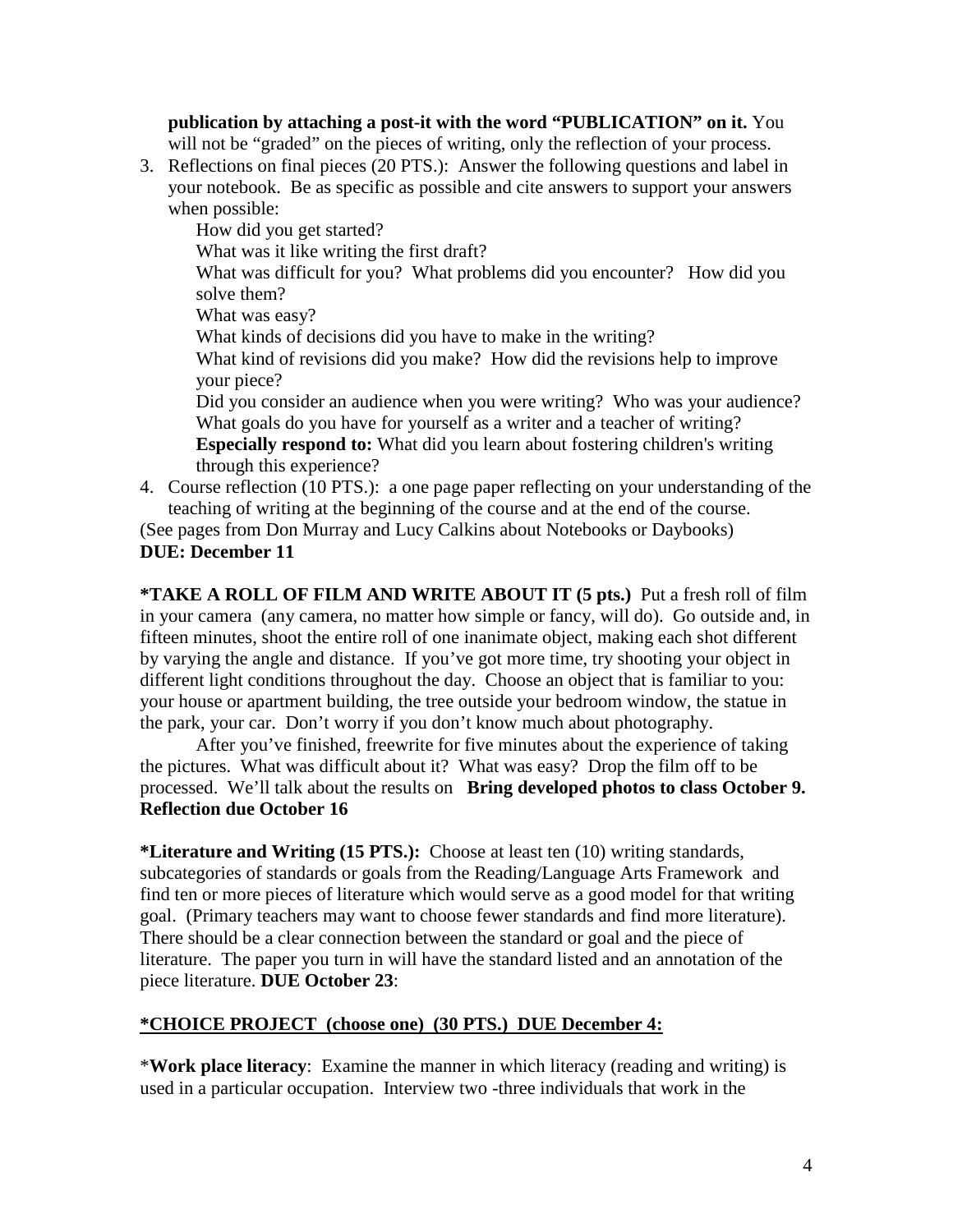occupation that you have selected to research. In addition you should try to spend some time observing one individual at the workplace. Both the interviews and the observations should focus on the **amount** of literacy required on the job as well as the various **purposes** for the use of literacy. Interview questions could include:

- 1. What kinds of reading and writing do you do on a daily basis?
- 2. Walk me through a day of work.
- 3. What kinds of computer related reading and writing do you do?
- 4. What kinds of professional reading and writing do you do?
- 5. Do you have to write to keep your job?
- 6. Does any kind of promotion depend on writing?
- 7. Do you work with other kinds of non-print texts?
- 8. How are you evaluated? How do you evaluate others?
- 9. Do you write directions or safety policies or have to read them on the job?
- 10. What kinds of preparation with regard to writing was necessary for this job?

In analyzing and evaluating your data, you will identify patterns in the amount of literacy use and the various purposes for writing in the workplace.

Conclude your paper by describing the one most important thing you learned about workplace literacy or research from doing this paper. Suggested length: 5-8 double spaced pages.

**\*I-Search paper:** Choose a topic that **you are really interested** in. If you are planning a trip to Italy, research Italy. If someone in your family has an illness you want to know more about, research that. If you want to learn how to make soap, research it and make it. If you are getting ready to invest some money in stocks, research the stock market. Make it something you can use and want to know about.

Keep a notebook divided into **three sections**.

**Section one** is your notes about your process. Reflect on what you are doing and why. Keep it like a log or journal - informal - but try to keep track of the decisions you made along the way. (i.e. "I changed my topic because I couldn't find enough information.") **Section two** is your notes about what you find out. This is like the notecards we had to keep when we did research papers. You can keep them any way you choose, as long as you keep in them in one place. You may want organize your notes by topic as you collect them.

**Section three** is your resources. It is not necessary that everything is written down in APA format, but be sure you keep track of all the necessary information for your bibliography.

You may present your information any way you choose: visually, a play, a song, a paper, a brochure, anything. (If you want to learn how to quilt – bring in your quilting) The second part of the assignment is to reflect on your process. How did you get started? What was difficult for you? What was easy? What kinds of decisions did you have to make in what kinds of information to present? How did you decide to organize your information? Did you consider an audience when you were researching? Who was your audience? If you can, compare your process to how you write a narrative piece of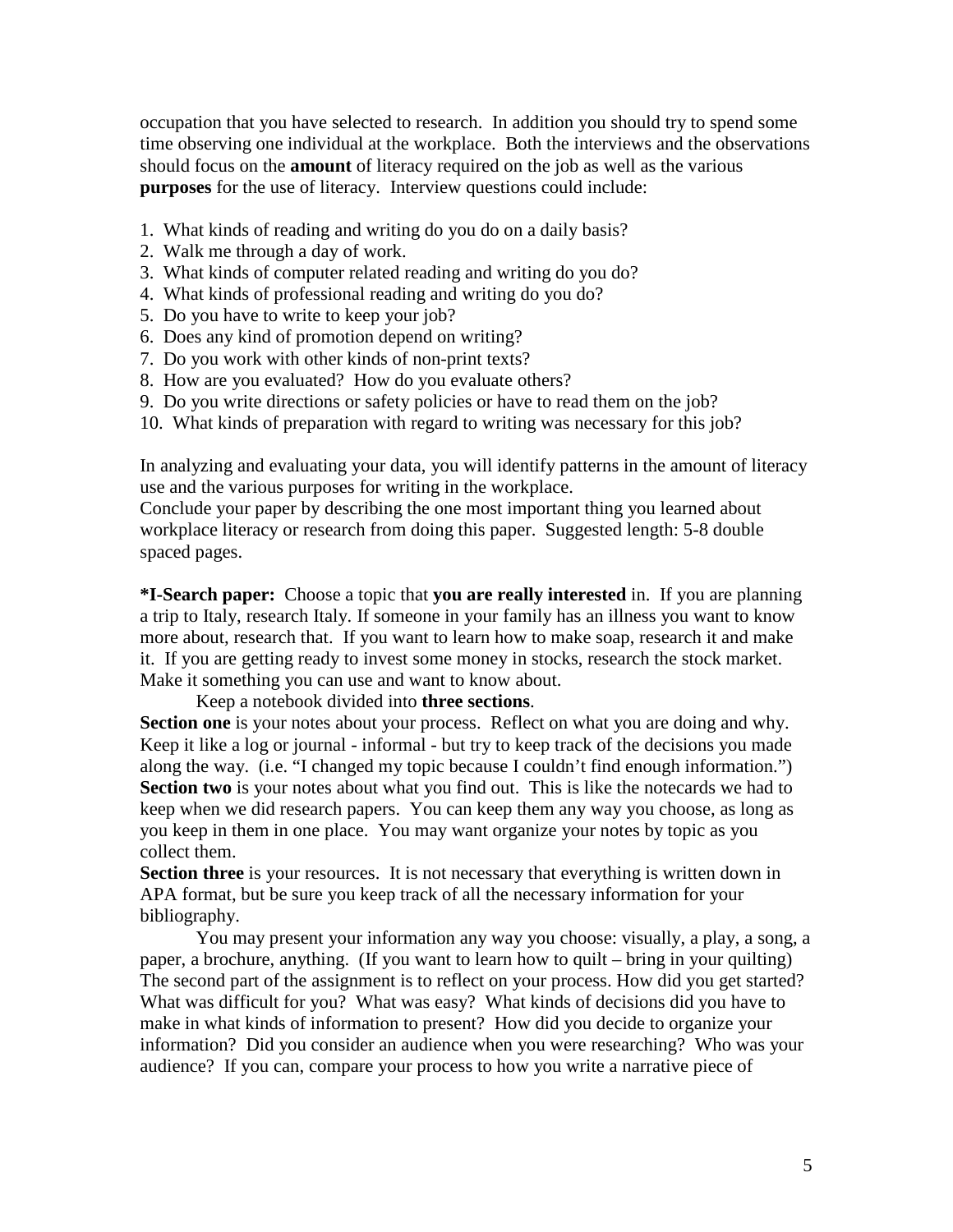writing. How were they the same, how were they different? **Especially respond to:** What did you learn about fostering children's learning and writing of information?

\***IN-DEPTH EVALUATION OF A SOFTWARE PROGRAM WHICH SUPPORTS WRITING** for children and/or teachers. Check with me for some samples of guidelines or use existing guidelines from various organizations or create your own. You may wish to bring in the software to share when reviewing it for the class.. If you do wish to share a piece of software, please let me know in advance so that I can schedule the appropriate equipment. When evaluating, consider the appeal to children and/or teachers, accessibility , applicability (in what situations could you envision it being used) and overall quality. Suggested length: 3-6 typewritten pages.

**\*OBSERVATION OF ONE CHILD**: Observe and record one child's writing over at least a six week period of time. Keep track of what the child chooses to write, drafts, conferences, etc. You might also want to keep track of what the child reads and has read to him or her. Do you see any pattern in the child's writing challenges and triumphs? How does this child make decisions, solve problems? What does this reveal about the student's cognitive skills or development? What (if any) changes do you see? What goals did you set for this student? How did you support his or her in achieving them? What new goals do you have after the six week period? Write a 3-6 page typed paper of your observations and your interpretation of this child's writing abilities and needs. Be sure to attach any notes you collected to the end of the paper.

**\*WEB SITES**: Do an annotated bibliography of at least 20 web sites related to writing. Give the address of the web site and a description of what one might find there. Try to include who's sponsoring the site (if you can) so that we know if it is simply an advertisement, a personal web site or one from a professional organization. Please check these out yourself rather than simply copying them out of journals or the like and give your own opinion. Also include whether you think it is primarily an adult site (includes lesson plans, etc.) or whether it is appropriate for children as well.

**Research a Professional Writer's process**: Many professional writers (adult fiction, nonfiction, poets, children's writers, etc.) have written about their writing process: One writer's beginnings by Eudora Welty, Bird by bird by Anne Lamott, several books by Don Murray I loved all your books even the pathetic ones by Mem Fox and The writing life by Annie Dillard are some examples. Some writers have these kinds of reflections on their websites. Katherine Paterson has two books about writing for children: Gates of excellence and The spying heart. The Paris Review interviews writers all the time-old and new. I can recommend other writers and/or books if you need ideas. Some authors have written articles and in some instances an author's process has been studied and written about by an outsider. Choose a writer and investigate what they say about their writing process and writing in general. Avoid academic writers who are talking about writing research or an academic process. Find a writer you enjoy reading and see if you can find anything about that writer's process. Writers, young and old can learn a great deal by reading what professional writers say about writing. In a 3-5 page paper describe what you learned about this particular writer's process. How does the writer get started?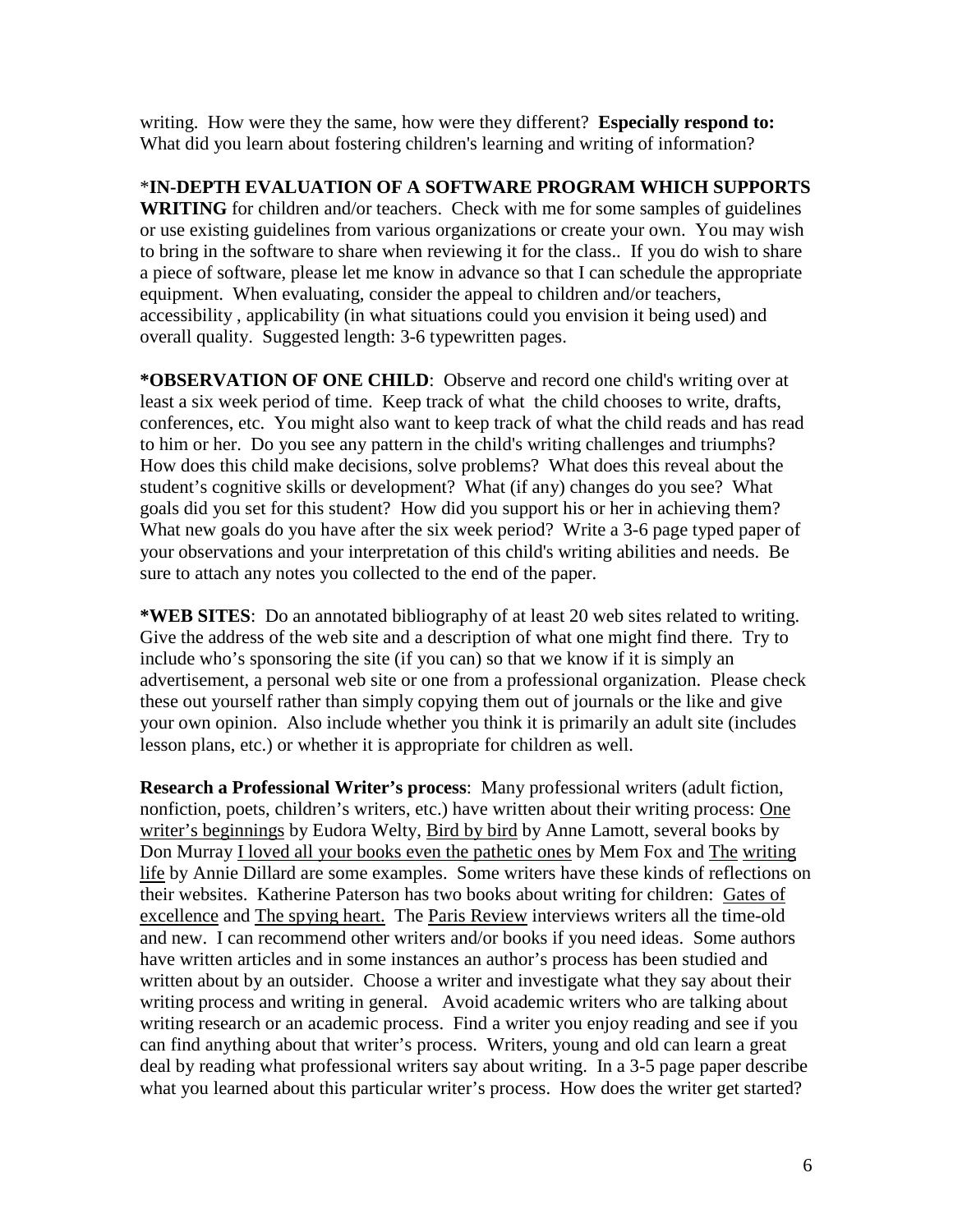How does s/he get ideas? What is difficult? What does he or she do when the writing is difficult? How does the writer make decisions? Does s/he have a routine, scheduled writing time? Are there particular tools s/he likes: pencil and yellow legal pads, computer, what? Does the writer start with an outline or general overview or "make it up as s/he goes along"? What could your students learn from this writer? Simply share the wisdom of this writer.

**Book Review**: Choose a professional book about writing. I have many suggestions if you need one. Also check out the Heinemann (Heinemann.com) and Stenhouse (Stenhouse.com) web sites for many good ideas. Read it and write a 2-4 page review. Give a brief summary of the book and include what you think would be most helpful to teachers of writing. Give a critical analysis: how well did the book accomplish what it set out to do. You can include quotes and examples from the book to illustrate your points or support them. Write a one-page summary of your review to share and hand out to the class.

**Author study**: Choose a children's author (fiction, nonfiction or poetry) and develop a unit of study (approximately 3-4 weeks about that author and what young authors can learn about writing from reading him or her. This unit should consist of an annotated bibliography of the books you would read together (read aloud or independently), information about the author, as well as explicit lessons on what this author has to teach about writing. This is not a literature unit, in which you discuss your responses to the literature. This should be a unit in which you respond to the author's writing: what does the author do effectively and how does he or she do it. You can outline what the weeks look like rather than write lesson plans for everyday. But it should be clear how your students will learn about writing from this author. Please be sure to indicate what grade level this unit addresses.

| Date         | Topic(s)                | <b>Readings &amp; Assignments</b><br>(These are due the date)<br>they appear beside) |
|--------------|-------------------------|--------------------------------------------------------------------------------------|
| September 4  | Introductions           | Alvarez, "Ten of my                                                                  |
|              | Getting started         | writing commandments"                                                                |
|              |                         | Alvarez, "Something to                                                               |
|              |                         | declare"                                                                             |
| September 11 | Creating a community of | •Graves, "Conditions for                                                             |
|              | writers                 | effective writing"                                                                   |
|              | Review writing process  | •Tompkins, pgs. 9-26, 42-                                                            |
|              | Teachers as writers     | 68                                                                                   |
|              |                         | $\bullet$ Lane, chpt. 12                                                             |
|              |                         | •Fearn, "The teacher and                                                             |
|              |                         | writer in the classroom"                                                             |
|              |                         | •Kaufman, "Living a                                                                  |

## **Schedule**: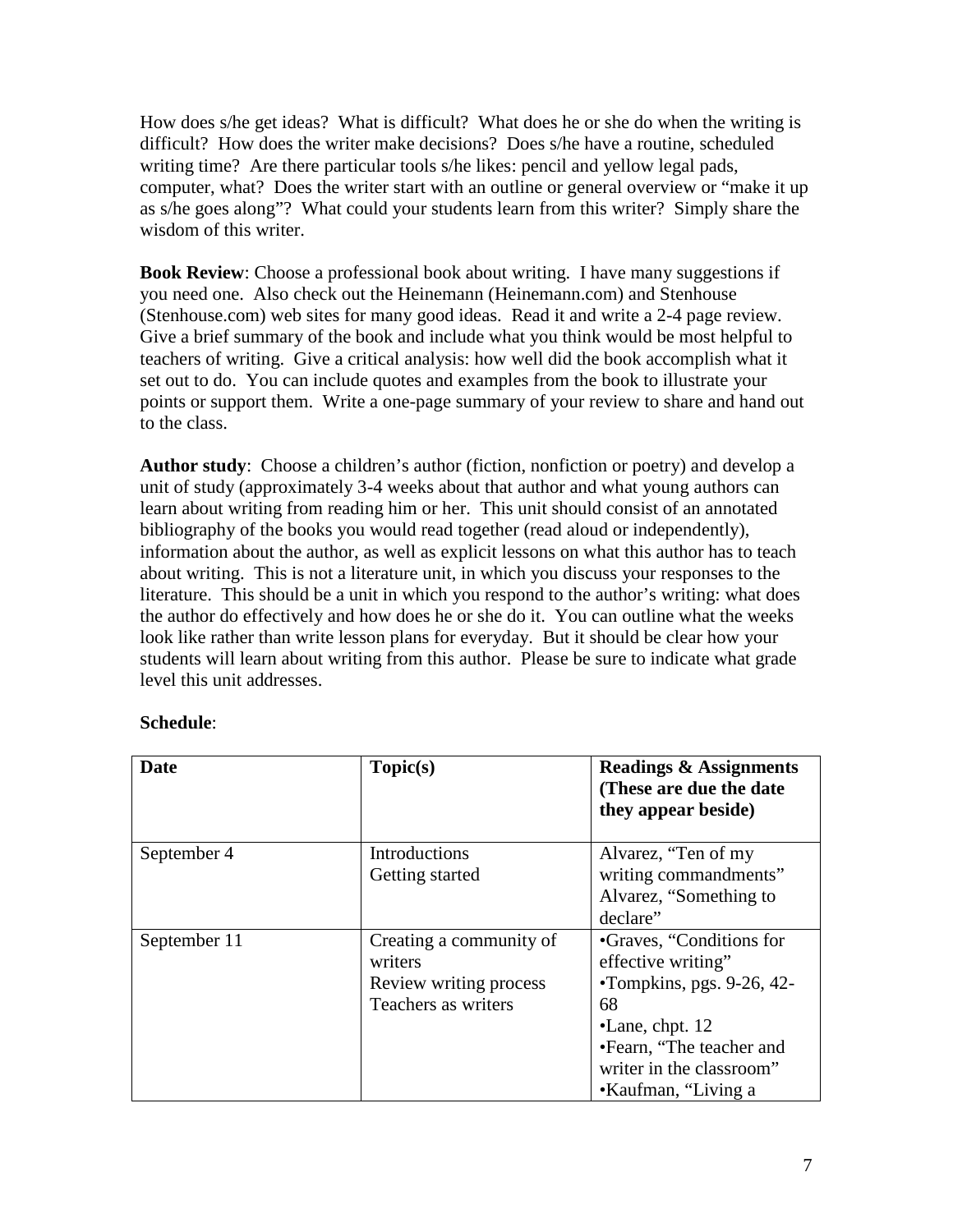|              |                                                                                               | literate life, Revisited"<br>•Styron, "Writing the<br>Australian Crawl"<br>•Writer's Notebook articles<br>•Smith & Elley, chpt.6<br>Shoot a roll of film<br>Get it developed                                                                                                                                                                                                                                                                                                                                                                                                                                                                                                                           |
|--------------|-----------------------------------------------------------------------------------------------|--------------------------------------------------------------------------------------------------------------------------------------------------------------------------------------------------------------------------------------------------------------------------------------------------------------------------------------------------------------------------------------------------------------------------------------------------------------------------------------------------------------------------------------------------------------------------------------------------------------------------------------------------------------------------------------------------------|
| September 18 | <b>Beginning Writing</b><br><b>Writing Development</b><br>Early writing, Beginning<br>Writers | • Smith & Elley, chpt.2, 3, 4,<br>$\bullet$ Lane chpt. 1, 9<br>•"Evans, "Using nursery"<br>rhymes, jingles, songs and<br>poems as a way into<br>writing"<br>•Tompkins, pgs. 26-36,                                                                                                                                                                                                                                                                                                                                                                                                                                                                                                                     |
| September 25 | Spelling development<br>Teaching spelling in the<br>context of writing<br>Journals            | •Tompkins, chpt. 4<br>• Smith & Elley, chpt. 12<br>•Wilde, "Teaching spelling<br>through writing: Five<br>avenues"<br>•Giacobbe, "A letter to<br>parents about invented<br>spelling"<br>•Turbill, "Developing a<br>spelling conscience"<br><b>Choose one:</b><br>•"What I wish I'd known<br>about teaching spelling"<br>• Miller, "Spelling: From<br>invention to strategies"<br>•Richards, "Taking the<br>guesswork out of spelling"<br>•Sipe, et al. "Supporting<br>challenged spellers<br>•Rymer & Williams,<br>"Wasn't that a spelling"<br>word?':Spelling instruciton<br>and young children's<br>writing"<br><b>Journals:</b><br>•Coville, "Fishing for<br>memories"<br>•McGoneagal, "Fifth grade |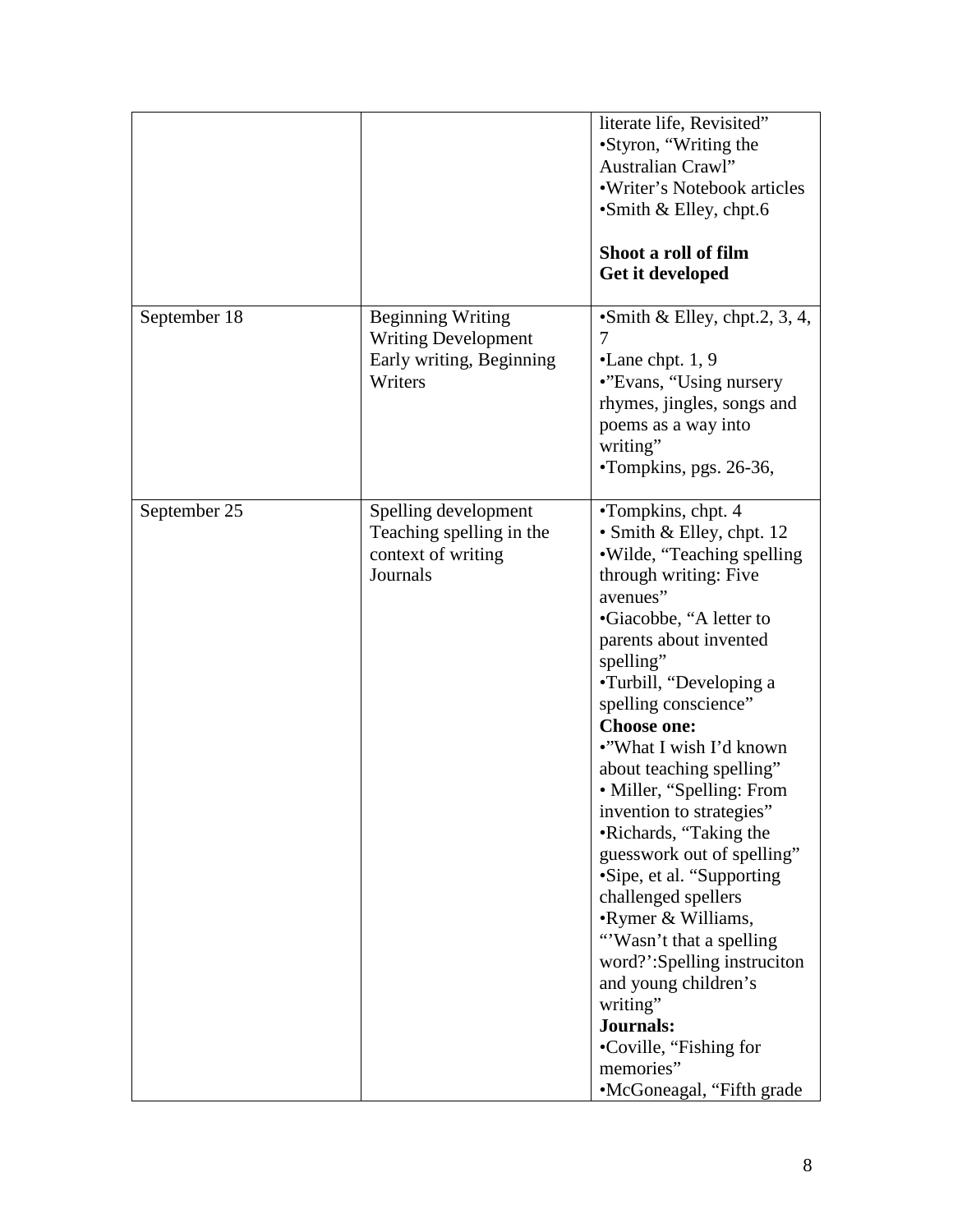|            |                                              | journals: Results and<br>Surprises"                                                                                                                                                                                                                                                                                                                                                                                                                               |
|------------|----------------------------------------------|-------------------------------------------------------------------------------------------------------------------------------------------------------------------------------------------------------------------------------------------------------------------------------------------------------------------------------------------------------------------------------------------------------------------------------------------------------------------|
| October 2  | Writing workshop                             | •Ray, "Understanding the<br>essential characteristics of<br>the writing workshop" $\&$<br>"Whole class units of study"<br>in the writing workshop"<br>•Schnieder, "No blood,<br>guns or gays allowed!: The<br>silencing of the elementary<br>writer".<br>•Frost, "First do no harm"<br>•Taylor, "Nancie Atwell's<br>In the middle and the<br>ongoing transformation of<br>the writing workshop"<br>•Biggs, "Writing workshop:<br>Linking schools and<br>families" |
| October 9  | Writing poetry<br><b>Writing Description</b> | •Lane Chpt. 13<br>•Tompkins, chpt. 11<br>LaBonty & Reksten,<br>"Inspiring struggling writers<br>with photography"<br>•Christensen, pgs.126-133,<br>138-142<br>Wendellin, "The journey<br>toward poetry"<br>Stowell, "Poetry: Opening<br>the door to writing"<br><b>Bring your developed</b><br>pictures to class                                                                                                                                                  |
| October 16 | Writing and Second<br>language learners      | •Kenner, "A place to start<br>from: Encouraging<br>bilingual children's writing"<br>• Fraquiz & De La Luz<br>Reyes, "Crating inclusive<br>learning communities<br>through ELA"<br>•Blake, "Fruit of the devil:<br>Writing and English<br>language learners"<br>•Brock, "Serving English"                                                                                                                                                                          |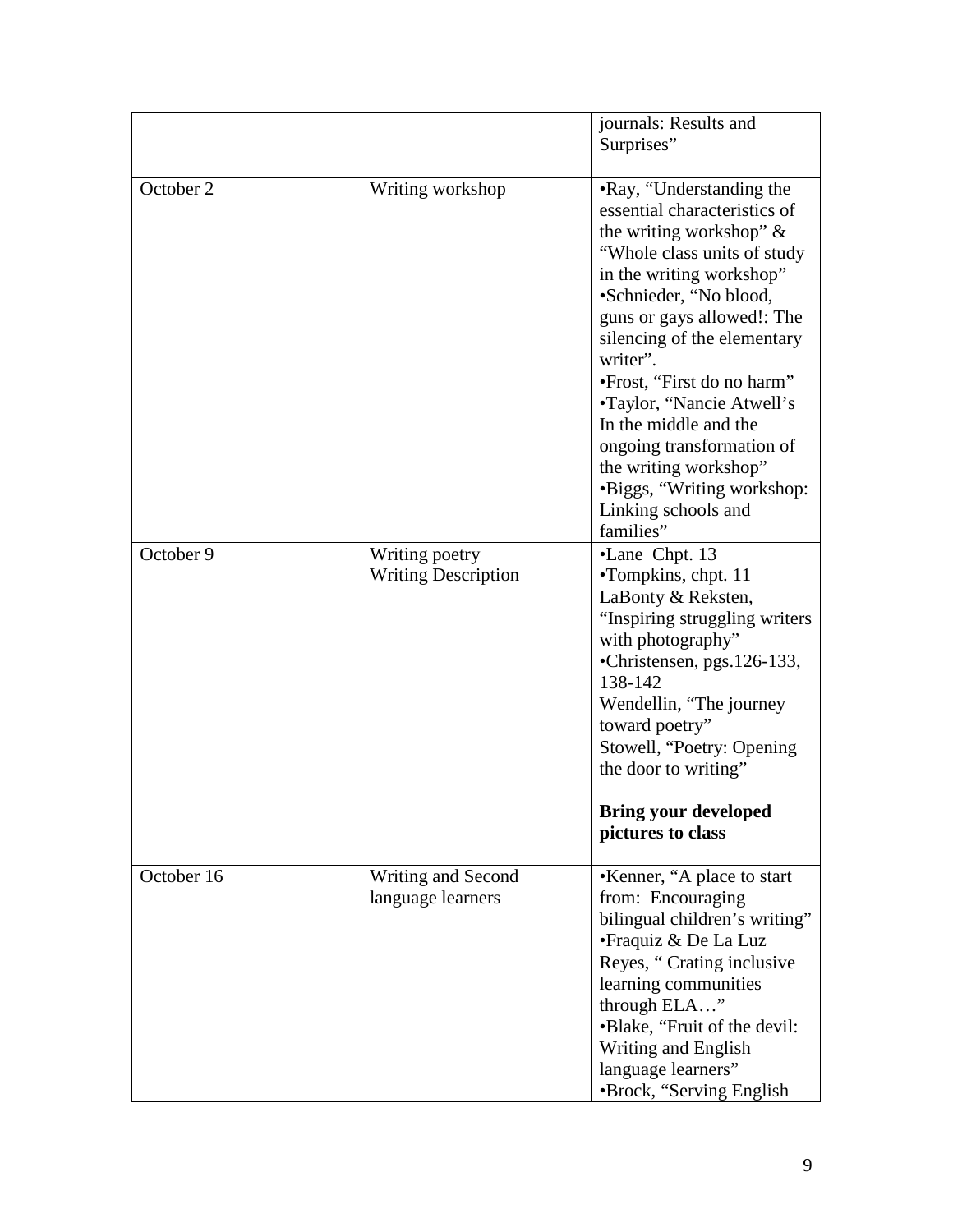|            |                                                                                                                       | language learners: Placing<br>learners learning on center<br>stage"<br>•Zecker, et al, "Finding the<br>'right measure' of<br>explanation for young<br>Latina/o writers"<br>· Waldschmidt, "Alma's<br>unfinished play: bilingual<br>playwriting in a summer<br>school program"<br>·Tompkins, Chpt. 6.                                                                                      |
|------------|-----------------------------------------------------------------------------------------------------------------------|-------------------------------------------------------------------------------------------------------------------------------------------------------------------------------------------------------------------------------------------------------------------------------------------------------------------------------------------------------------------------------------------|
|            |                                                                                                                       | <b>Reflection on photography</b><br>due                                                                                                                                                                                                                                                                                                                                                   |
| October 23 | <b>Writing Narrative</b>                                                                                              | •Paulsen, "The way stories"<br>dance"<br>• "The role of direct"<br>instruction: Learning the<br>macro levels of<br>organization"<br>•Tompkins, pgs. 278-307<br>• Linebarger, "Tensing up:<br>Moving from fluency to<br>flair"<br>Campbell & Holt:<br>"Episodic fiction: Another<br>way to tell a story"<br>Christensen, pgs. 27-36<br><b>LITERATURE &amp;</b><br><b>WRITING PAPER DUE</b> |
| October 30 | Teaching revision<br><b>Writing Conferences</b><br>Responding to student<br>writing<br>What is good writing?<br>Voice | •Lane chpt. 7<br>Smith & Elley, chpt. 9<br>•Kirby and Liner, "What is<br>good writing?"<br>•Gourley, "Why so many<br>student essays miss the<br>mark"<br>•Hamblin, "Voices in the<br>Junior High School<br>Classroom: Lost and found"<br>Conner & Moulton,<br>"Motivating middle school"<br>students to revise & edit"<br>Bardine, et al, "Beyond the                                     |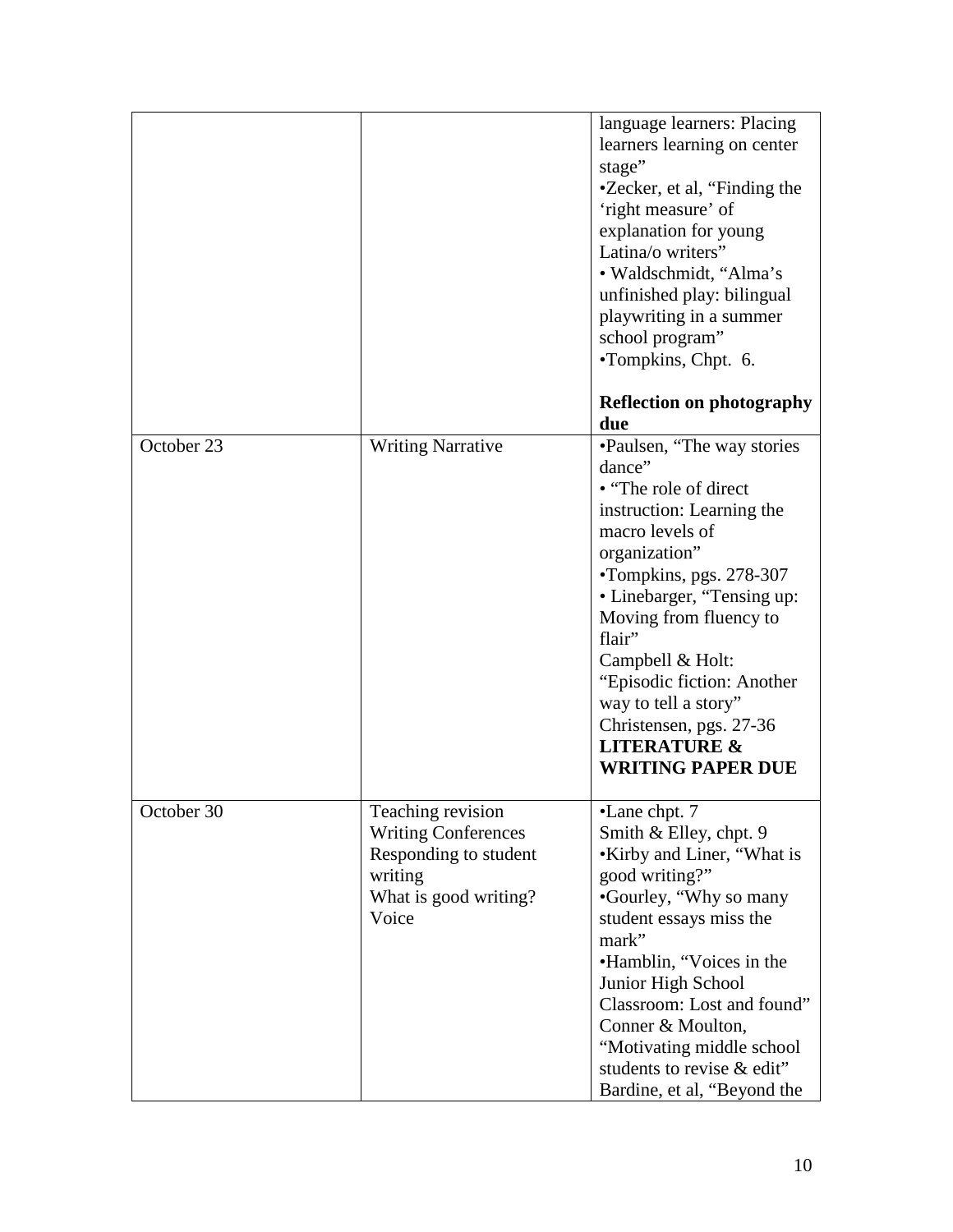|                                                     |                                                                                                       | red pen: Clarifying our role<br>in the response process"<br>Noskin, "Teaching writing<br>in the high school: Fifteen<br>years in the making"                                                                                                                                                                                                                                                                                                                                                      |  |
|-----------------------------------------------------|-------------------------------------------------------------------------------------------------------|---------------------------------------------------------------------------------------------------------------------------------------------------------------------------------------------------------------------------------------------------------------------------------------------------------------------------------------------------------------------------------------------------------------------------------------------------------------------------------------------------|--|
| November 6<br>November 13                           | Writing Exposition,                                                                                   | •Lane, pgs. 197-201<br>$\cdot$ Tompkins, chpt. 3<br>Smith & Elley, chpt. 5<br>Wiley, "The popularity of<br>formulaic writing (and why<br>we need to resist)"<br>•Casey & Hemenway,<br>"Structure and freedom:<br>Achieving a balanced<br>writing curriculum"<br>•Noden, "Image grammar:<br>Painting images with<br>grammatical structures"<br>•Patterson, "Just the facts:<br>Research and theory about<br>grammar instruction"<br>Smith & Elley, chpt. 11<br>$\cdot$ Tompkins, chpts.7, 8, 9, 12 |  |
|                                                     | Reports, Persuasion<br>Biography and<br>Autobiography and letters<br>Writing across the<br>curriculum | Smith & Elley, chpt. 10<br>•Burke "Caught in the web:<br>Reading the internet"<br>•Christensen, pg. 68-80                                                                                                                                                                                                                                                                                                                                                                                         |  |
| <b>November 20</b><br>LS out of town<br><b>NCTE</b> |                                                                                                       |                                                                                                                                                                                                                                                                                                                                                                                                                                                                                                   |  |
| November 27                                         | Reading and writing<br>connection<br>Literature as models of<br>writing                               | •Thomas, "Mining for<br>gems: The making of<br>readers and writers"<br>•Christensen, Pgs. 81-87,<br>170-182                                                                                                                                                                                                                                                                                                                                                                                       |  |
| December 4                                          | Evaluation of writing<br>Process and product<br>measures                                              | •Spandel, "A quick walk<br>through the world of writing<br>assessment"<br>•Harmon, "The myth of                                                                                                                                                                                                                                                                                                                                                                                                   |  |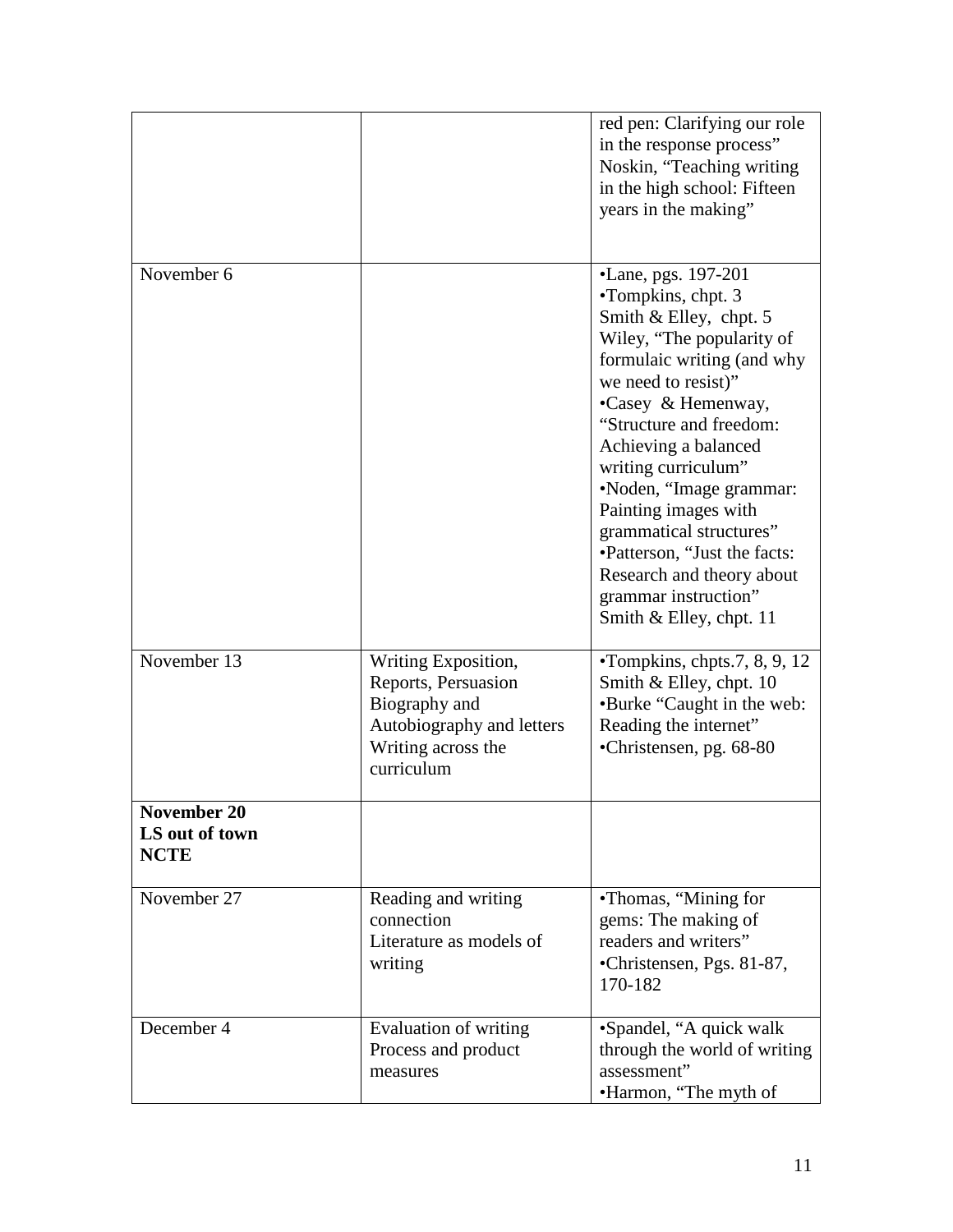|             |                                                      | measurable improvement"<br>Graves, "Evaluate your own<br>classroom"<br>•Lane, pgs. 201-204<br><b>CHOICE PROJECTS</b><br><b>DUE</b>                                                                                                                                                                                                                                                                                                                                                                                        |
|-------------|------------------------------------------------------|---------------------------------------------------------------------------------------------------------------------------------------------------------------------------------------------------------------------------------------------------------------------------------------------------------------------------------------------------------------------------------------------------------------------------------------------------------------------------------------------------------------------------|
| December 11 | Evaluating writing<br>Creating rubrics<br>portfolios | •Tompkins, chpt. 5<br>Smith & Elley, chpts. $14,15$<br>•Christensen, pgs. 160-168<br>•Dudley, "Speaking my<br>mind"<br>Ruhana, "Portfolios that<br>make a difference: A four<br>year journey"<br>Teaching as metaphor<br><b>Writer's Notebook DUE</b>                                                                                                                                                                                                                                                                     |
| December 18 | Making writing public<br>Writing and social justice  | •Gillis & Johnson,<br>"Metaphor as renewal: Re-<br>Imagining our professional<br>selves."<br>•Rubenstein, "Words made<br>public/Voices made<br>powerful"<br>•Lee, "Getting in line to<br>publish"<br>•Putnam, "Authentic<br>writing using online<br>resources: Selling our<br>words in the community"<br>•Christensen, pgs. 14-17<br>•Nelson, "Warriors with<br>words: Toward a post-<br>Columbine writing<br>curriculum"<br>•Mahar, "Social justice and<br>the class community:<br>Opening the door to<br>possibilities" |